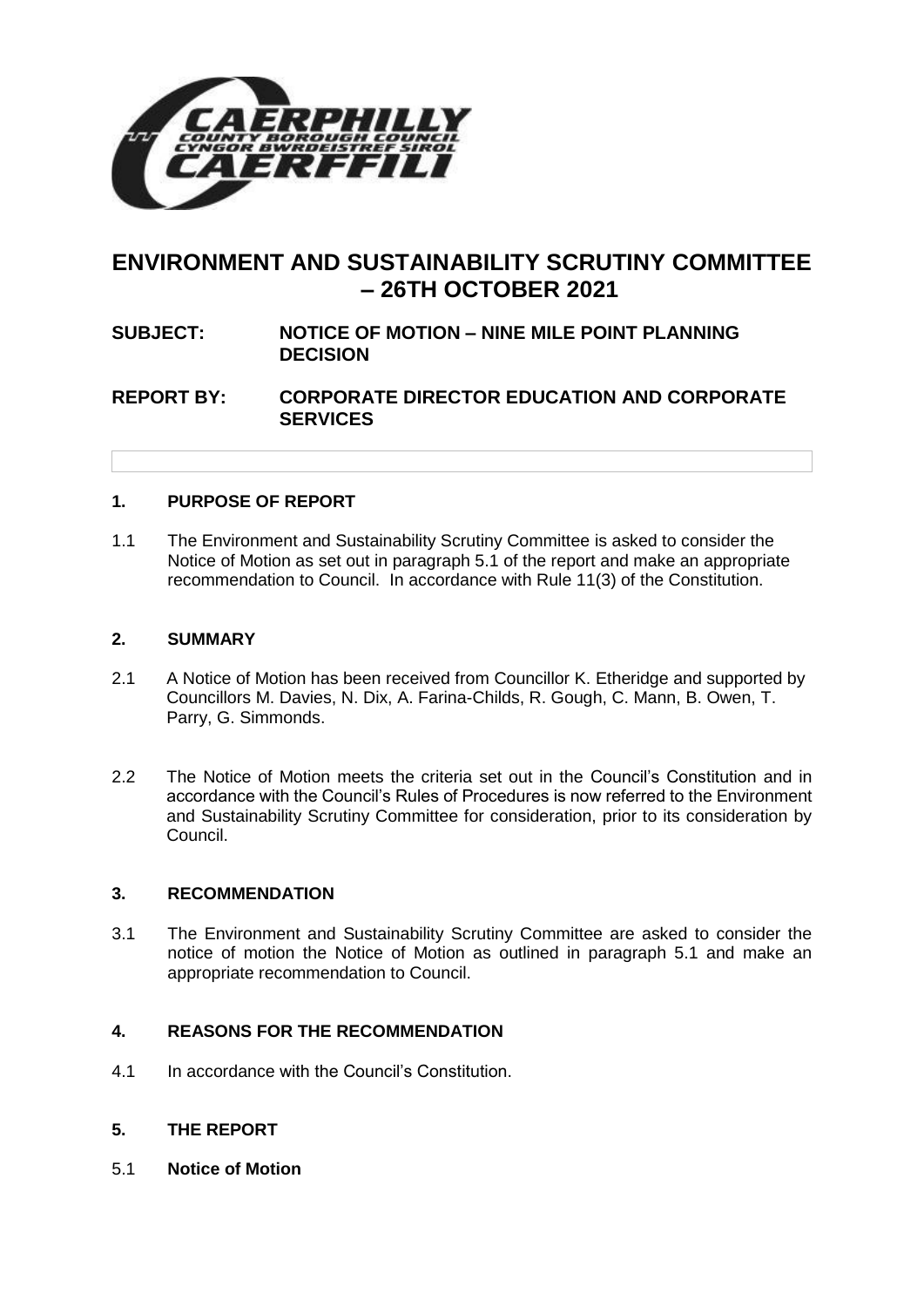We the undersigned elected members of the authority request that a full investigation into the Hazrem planning decision takes place.

This investigation should include within its remit any advice given by Planning Officers and advice given on the procedures and policy prior to and during the Planning Committee meeting when the application was originally considered, and any subsequent advice given to Hywel and Hazrem on conditions. Any relevant information provided to Planning Committee Members prior to the decision (including views of objectors and agents).

We request that the investigation also consider any discussions or information provided prior and after the submission of the Judicial Review and during if information requested by residents

This investigation should also detail any potential costs incurred as a result of the legal proceedings and provide a full account of the case law and finding of the advice given by the Monitoring Officer and outside counsel in regard to all matters especially the decision that no Environment Impact Assessment was required and to the oral hearings of Judicial Review. This will include information given to the Leader / Cabinet and the Corporate Management Team, and why members and residents were refused discussion and communication to achieve a compromise prior to a judicial review submitted by a Dr Platt.

5.2 The subject of this Notice of Motion was also referenced in a Question to Council and in a Statement from the Leader of Council at the meeting on the  $5<sup>th</sup>$  October 2021. At that meeting it was confirmed that the complaints from the community would be investigated under the council's complaints process.

#### **6. ASSUMPTIONS**

6.1 As a notice of motion is a procedural matter and must be dealt with in accordance with Council's Constitution, no assumptions have been made.

#### **7. SUMMARY OF INTEGRATED IMPACT ASSESSMENT**

- 7.1 This report does not require an Integrated Impact Assessment as it relates to a procedural matter under the Councils Constitution.
- 7.2 The procedural rules regarding a Notice of Motion are contained within Council's Constitution as adopted in May 2002. The Council's Constitution sets out the framework for the decision-making roles and responsibilities.
- 7.3 However the outcome of the Notice of Motion and any subsequent reports arising from it may require an Integrated Impact Assessment.

## **8. FINANCIAL IMPLICATIONS**

8.1 There are no financial implications associated with this report.